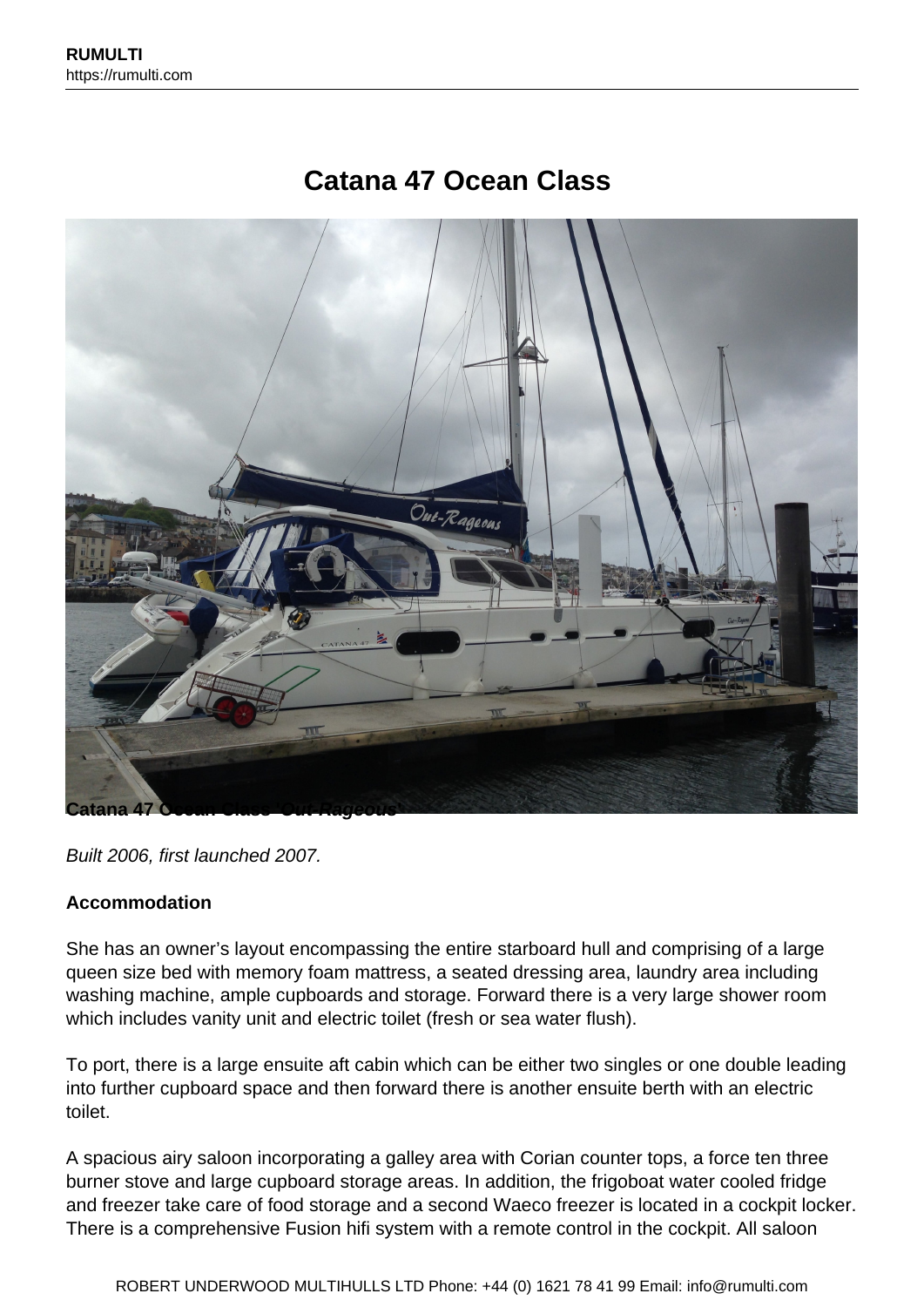cushions were re-covered in 2013. A pop-up TV is also located in the saloon. Interior blinds are fitted to cool the saloon; in addition Out-Rageous is fitted with a water cooled Webasto airconditioning system sevicing all cabins and the saloon.

The large cockpit area has rear and side mesh sunshades and integrated rain-proof side screens. There is also a full cockpit enclosure for colder climes. The cockpit cushions were recovered in 2018. Within the cockpit are three large storage lockers, one houses the 4KVA Onan generator the other cleaning equipment and the Waeco Coolfreeze CF80 Freezer.

# **Navigation Systems**

A full set of Raymarine wind instruments, sounder and two multifunctional displays which can display any data within the onboard Raymarine system. At the port helm station there is a Raymarine C90 plotter display at the Starboard helm is the Raymarine auto pilot control, there is also a Raymarine remote handset.

The navigation station which comprises of Raymarine radar/plotter, a PC with a large monitor upon which are various navigation software programs, connection to a masthead Wi-Fi aerial and Satellite Communication Iridium Pilot all interfaced via the internal Redbox system which connects to personal tablets and phones. There is also an active radar reflector, an Icom VHF radio with integrated AIS which transmits in addition to receiving, hand held Icom VHF.

# **Mechanical Equipment**

# **Engines**

Yanmar 4JH4-TE, 55.2kW (74hp) x 2 diesel engines (900 hours since total rebuilds on each engine) Sail drives: Yanmar SD50s Propellers: 3-blade Brunton Auto props new 2012

# **Electrical**

Out-rageous has a 240 AC electrical system with shore power, an Onan 4KVA generator (approx 1400 hrs) supplies AC for such systems as the air conditioning units and dive compressor. In addition, there is a Victron Inverter/charging system.

DC: She also carries six 135-amp hour gel batteries new in 2014 and two 100-amp hour starting batteries, all are charged by 1000 watts of solar power via an outback solar charger. In addition, charging is supplemented by shore, generator or engine alternators. The port engine carries an external Balmar charger for improved charging whilst under engine power.

# **Additional Equipment**

Schenker 60 L 12v Water maker 1000 watts of solar panels

**Safety**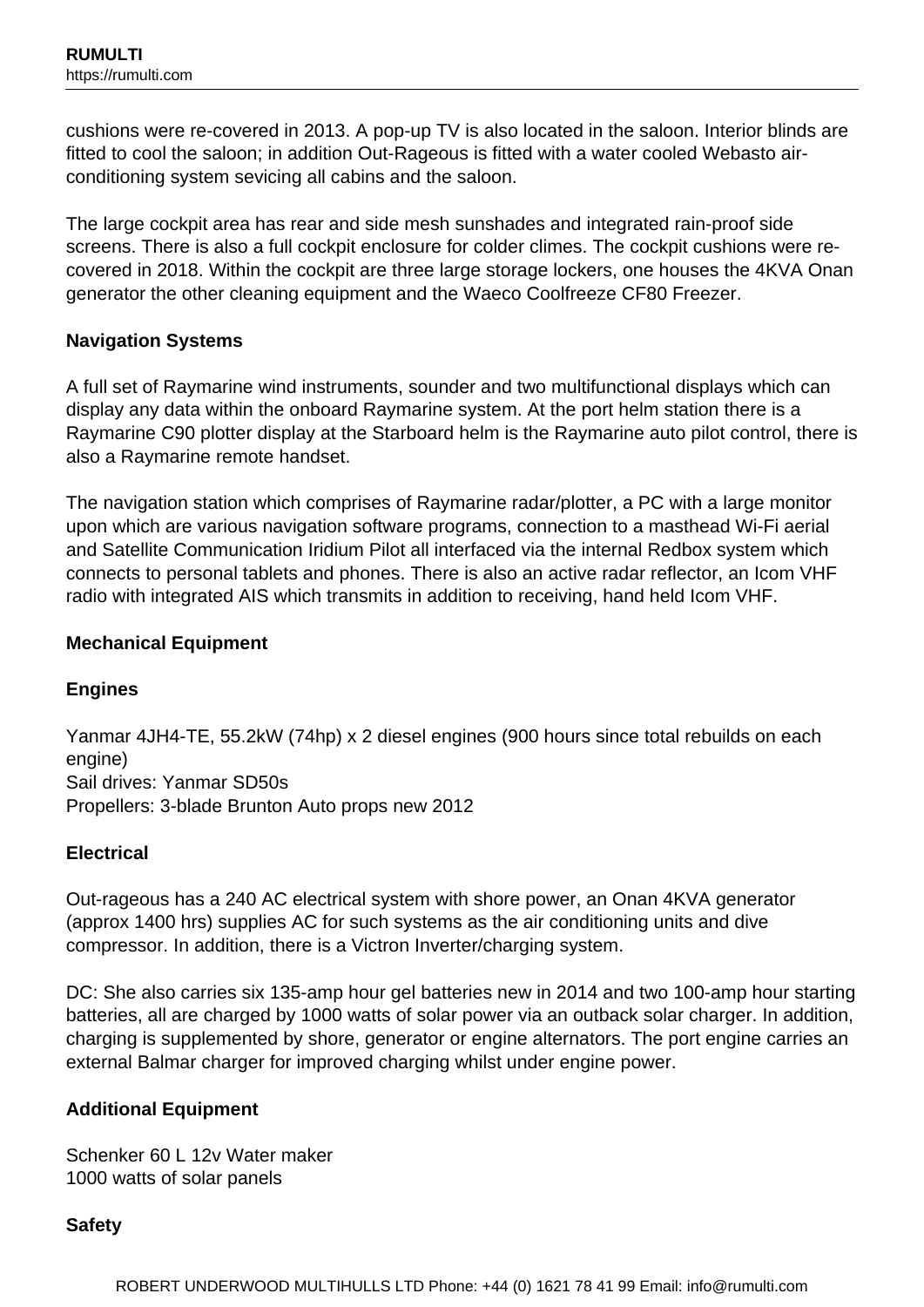Life Raft Parachute Anchor Australian Para-Anchor Various life Jackets Manual and Auto Raymarine life tag System Manual Bilge Pump x 2 Electric Bilge Pump x 4 with alarms Active radar reflector AB Aluminum Dinghy new 2017 Yamaha Enduro 15hp outboard motor (two stroke)

# **Water System**

There are two 400 litre water tanks one in each hull supplying a pressurized water system heated via two calorifier's from the engines or electrically via shore or generator power.

There is also a Water Maker – Schenker Modular 60 12v new 2017.

Two holding tanks each 68 litre capacity discharged either overboard by macerator pumps or can be discharged via suitable shore facility.

--

# **ORIGINAL/FURTHER FACTORY SPECIFICATIONS FOR THIS MODEL (please note some of the following may have changed on this particular unit):**

A-category (Ocean) Unsinkable: Vinylester vacuum bagged sandwich Construction, TWARON® Impact Process.

# **SPECIFICATIONS**

Length, overall 15.70 m (51.5') Hull Length 14.30 m (47') Length, waterline 13.80 m (45.3') Maximum beam 7.70 m (25.3') Displacement, empty 12 500 kg (27,600 lbs) Draft, boards up 1.25 m (3.9') Draft, boards down 2.50 m (8.2') Mast clearance 21.50 m (70.6') Mast length 19.50 m (64') Fresh Water capacity 800 L (2 x 400 L) 211 US gal ( 2 x 105,5 US gal) Fuel capacity 800 L (2 x 400 L) 211 US gal (2 x 105.5 US gal) Black water capacity 136L (2 x 68 L) 35.8 US gal (2 x 17.9 US gal) Refrigerator capacity 160 L (5.65 cubic feet) Freezer capacity 110 L (3.9 cubic feet)

# **EXTERIOR**

91 m² (980 sqft) Full Batten Mainsail, Cross Cut, double layer of first choice Dacron, double row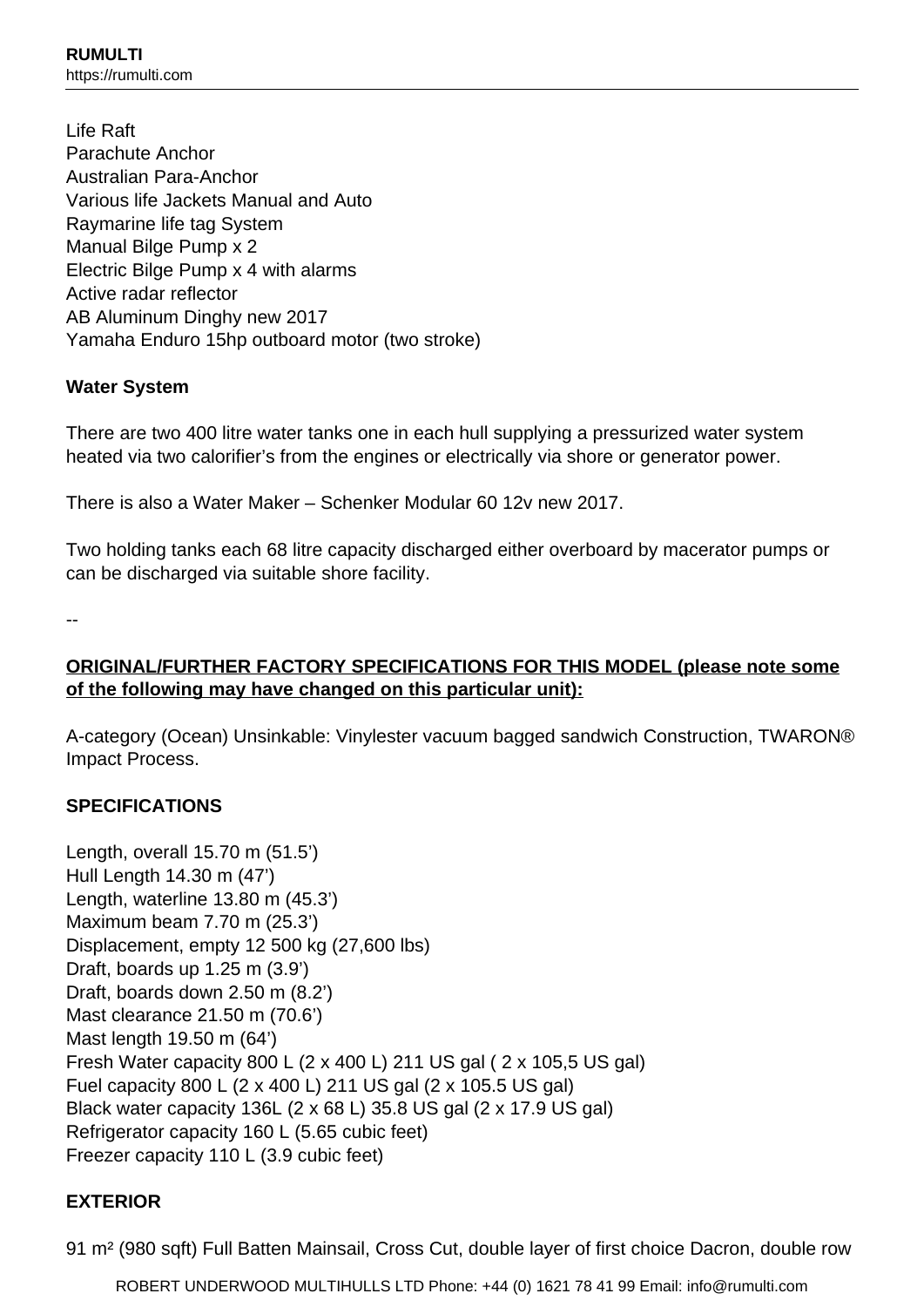of six step zig-zag stitches 28m² (301 sqft) Self-tacking Solent-Jib, Cross Cut, in first choice Dacron with Sunbrella UV protection, on roller furling gear 82 m² (883 sqft) Genoa, Triradial cut, in DC laminate, with Sunbrella UV protection, on bowsprit and roller furling gear

# **Mast / Rigging**

Aluminium mast with spreaders Deck projector and navigation lights Radar and antenna support Mast foot on ball and socket Mainsail luff HARKEN batt-car system Aluminium boom Aluminium front cross beam Aluminium bowsprit Windex windvane on mast head Solent stay in stainless steel rod Genoa stay in stranded stainless steel 2 shrouds in white covered stranded stainless steel

# **Manœuvres**

PROFURL Solent and Genoa roller furling gear Automatic reefing system for the Mainsail from the cockpit on LEWMAR electric winch 2:1 purchase Mainsail halyard Mainsail battened lazy-bag in Sunbrella Set of adjustable lazy-jacks Halyards (Mainsail, Spinnaker, Solent and Genoa) and reefing lines in SPECTRA Sheets (Mainsail, Solent and Genoa) in double braid polyester Spinnaker gear (ball bearing blocks, halyard, stoppers)

# **Deck fittings**

LEWMAR self-tailing aluminium winches:

- 2 Genoa sheets winches, size 54
- 1 Mainsail halyard and reefing lines winch, size 54, electric
- 2 Mainsail sheets winches, size 48
- 2 Dagger boards and roller furling winches, size 44
- 1 Winch for head sail halyards, Size 44

Complete gear with LEWMAR ball bearing blocks

- Mainsail Double sheeting system
- 2 Genoa sheets stand up ball bearing blocks
- 19 SPINLOCK Stoppers
- 20 opening hatches, MOONLIGHT, for light and ventilation
- 2 Opaque deck hatches for access to front deck lockers, with vents 620x620 mm (24.4x24.4 in.)
- 2 Teak slatted deck hatches 620x620 mm (24.4 in. x 24.4 in.) for access to the engine rooms
- 2 Ventilation and escape hatches 500x370 mm (19.7x14.6 in.)
- 2 Roof front hatches for ventilation of the salon 450x320 mm (17.7 in. x 12.6 in.)

ROBERT UNDERWOOD MULTIHULLS LTD Phone: +44 (0) 1621 78 41 99 Email: info@rumulti.com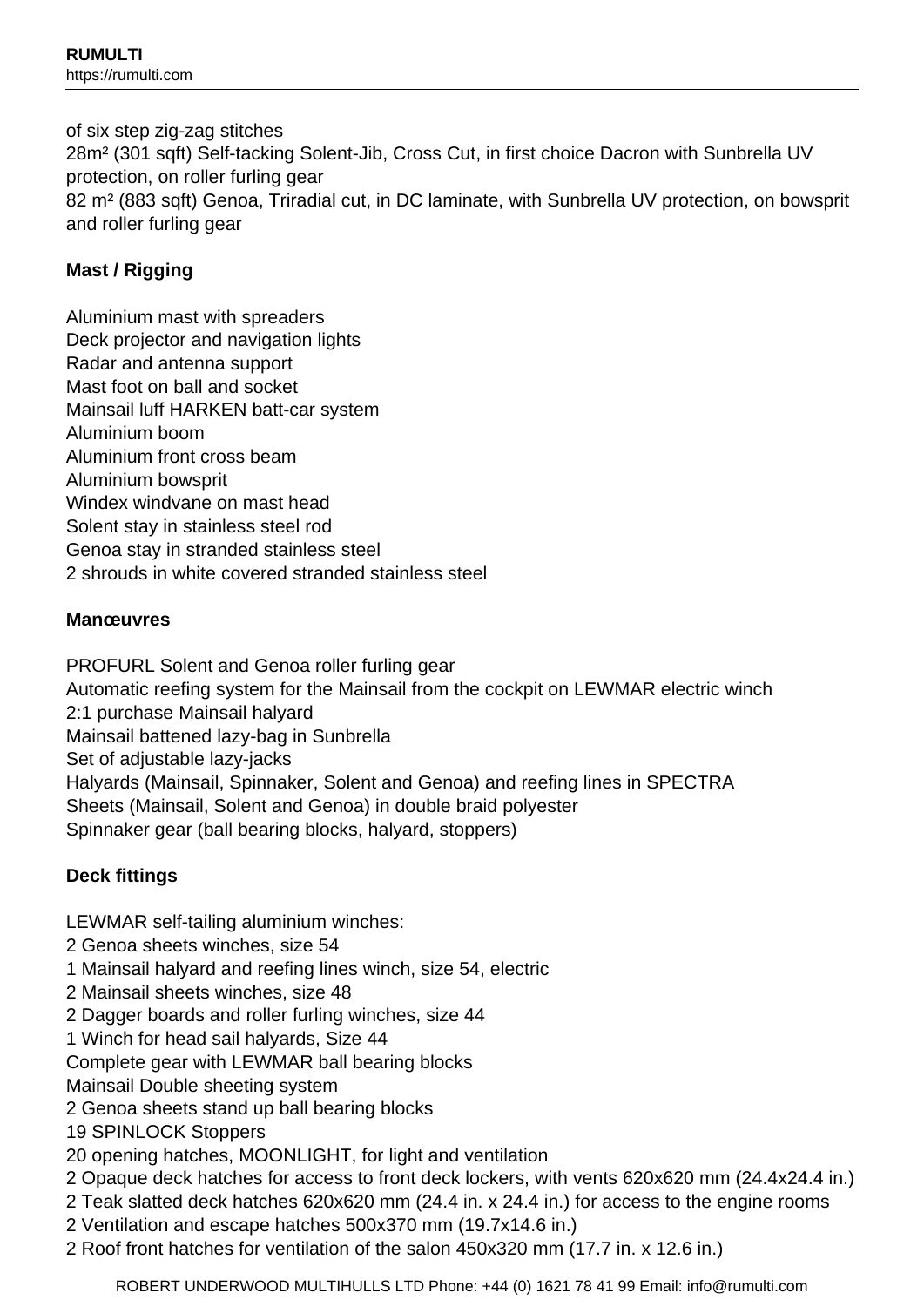- 4 Giant portholes on out-board sides of the cabins 1200x400 mm (3.9x1.3 ft.)
- 6 Companionway portholes 380x180 mm (15x 7.1 in.)
- 2 Cockpit and companionway portholes 600x180 mm (23.6x7.1 in.)

# **Deck equipment**

2 life lines in strap around the coach roof Deck toerails and handholds in solid Teak High comfort woven trampoline, attached mesh by mesh 2 fore pulpits with seats in Teak 2 reinforced aft pulpits Aft guardrail in stainless steel tubes 8 Stainless steel stanchions 60 cm (23.6 in.) Double guard lines all around the boat 2 boarding gates 10 Large deck cleats 450mm (17.7 in.) 4 Padeyes to set a harness or the boom preventer 1000 L/H (26.4 US gal/H) pressurized seawater pump to clean the deck, outlet at mast foot

# **Mooring**

1500W electric Windlass with remote control, circuit breaker and control at starboard helm station

Bridle on the stems, with built-in stemhead on front beam

- At mast foot: DELTA 25 kg (55,1 lbs.), 50 m (164 ft.) of 10 mm (0.4 in.) chain and 20 m (65,6 ft.) of 18 mm (0.7 in.) stranded Nylon warp

- 8 cylindrical white fenders diameter 20 cm (7.9 in)

- Set of black braided Nylon warps, diameter 16 mm (0.6 in.): 4 x 15 m (32.8 ft.), 2 x 25 m (82 ft.) 1 x 50 m (164 ft.)

# **Helm, steering stations**

2 raised steering stations, for a panoramic view

2 adjustable "leaning post" steering seats (stand / sit position) with backrest

2 magnetic compasses with correction, protection covers and lighting

2 leather covered steering wheels

WHITLOCK mechanical transmission system

2 balanced spade rudders mounted with JP3 self-aligning bushers Emergency tiller

# **Cockpit equipment**

Large sliding French window in Metacrylate and aluminium 2 large Teak slatted storage lockers 1 large storage locker in cockpit seat Teak cockpit table Cockpit cushions with backrests in closed cell foam and Sunbrella cover Bimini hard Top made of sandwich, waterproof Soft removable windscreen for the Bimini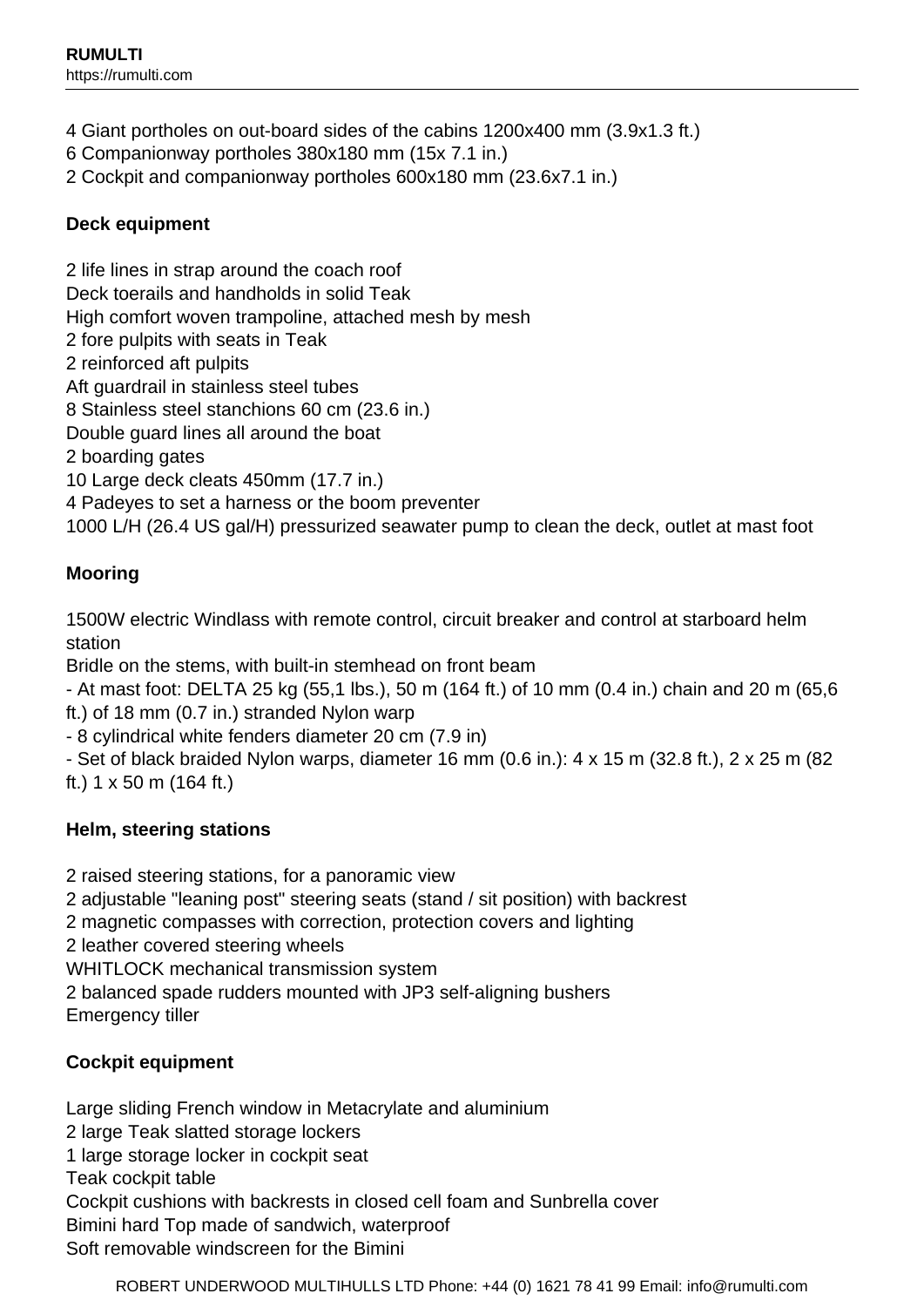Canvas removable cockpit enclosures Built-in cockpit lights in Bimini

### **Transoms**

Completely slatted with Teak Built in Stainless steel swim ladder, with Teak steps Cockpit shower with pressurised water (cold and hot) 4 Handrails

#### **Aft Beam**

Pair of davits, white lacquered with SPINLOCK stoppers 2 lifting lines with stainless steel shackles snap

#### **Motorization**

Perfectly sound-proofed and totally separate from the accommodations 2 Saildrive transmission systems

3-blade Brunton Auto props

2 engine control panels with alarms

Engine controls at port and starboard helm station

Diesel filters / decantors

# **ACCOMODATION**

Hulls floors in foam sandwich, Teak finish, with grooves, STRATIFIL process (maintenance free) Cabinetwork and inner planking in satin varnished cherry wood Trims in satin varnished cherry wood Isothermal ceilings, Suedine covered LED lighting throughout Isothermal external roof curtains, stopping 90% of the sunrays offering an excellent visibility from the inside to the outside

#### **Saloon**

Located forward the platform features a panoramic view on the outside Cushions in high resilient thick foam for an optimum comfort Salon Table with Built-in bar and storage

#### **Galley**

Galley Aft, with large kitchen countertop in CORIAN Numerous lockers, trashcan Double sink with covers/chopping board in CORIAN Totally silent KOK Refrigeration system on hull exchanger: Stainless steel Refrigerator of 160 L (5.65 cubic feet), Stainless steel Freezer of 110 L (3.9 cubic feet) Taps with ceramic seals: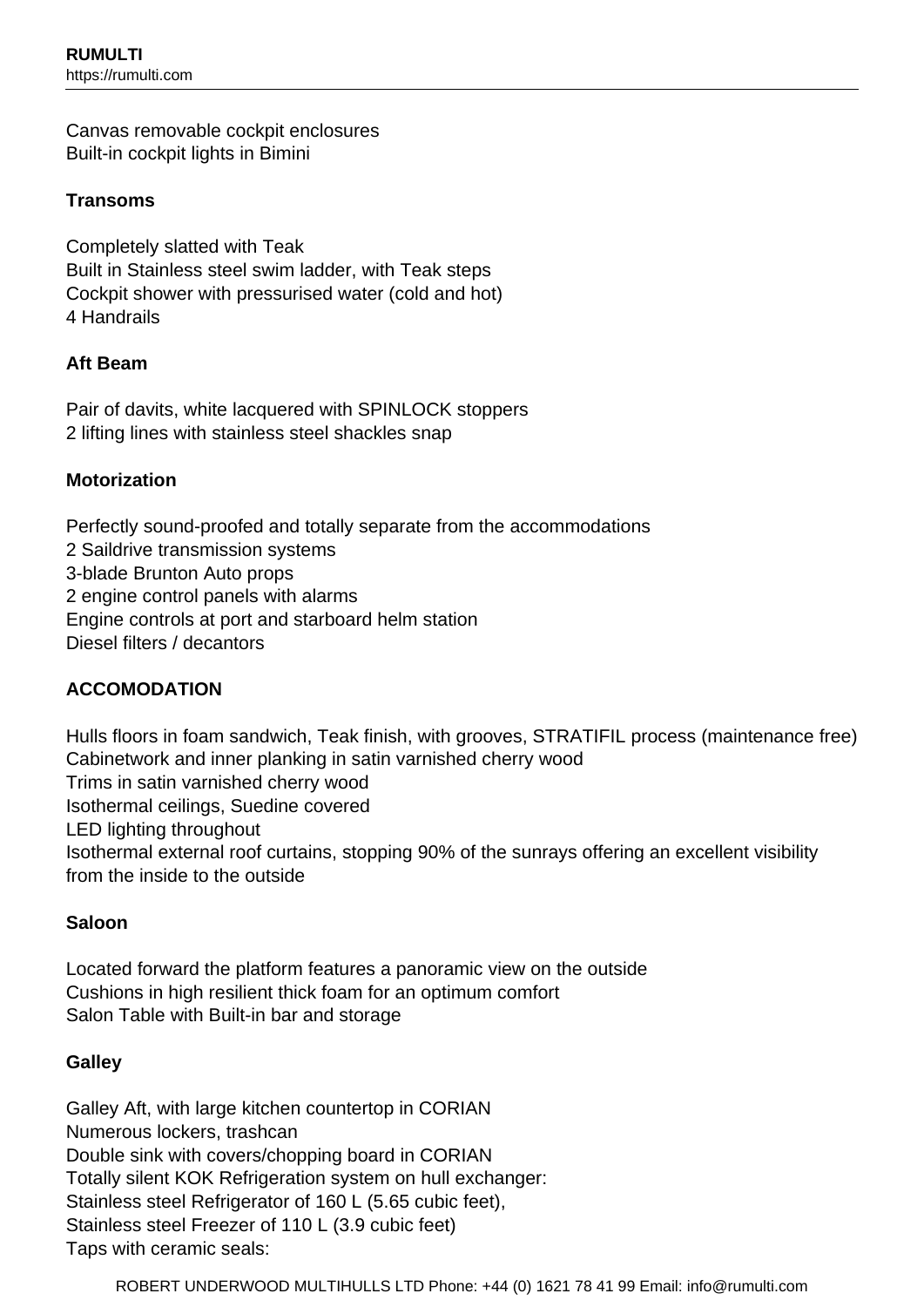Mixer tap for fresh water (hot and cold) Sea water tap Drain tap for Watermaker Stainless steel stove with oven [Force Ten] Gas 13 Kg with EC ruled security regulator or US standards electromagnetic security

# **Navstation**

Chart table with storage Rotating watch stool All the navigation and communication electronics within reach 12 V outlet Equipment: see paragraph Electricity and Electronics

#### **Owner stateroom**

The starboard hull is totally dedicated to the owner's Cabin Sleeping Aft Starboard: King size bed convertible into two single berth Independent slatted bases High resilient foam mattresses, for an optimum comfort Halogen lighting and reading lights above bed All portholes are equipped with mosquito screens and roller blinds Numerous storages with hanging locker and drawers

# **Owner shower room**

Located forward starboard, a big moulded shower room: Spacious shower with Teak grating, ceramic seal mixer and curtain Washbasin countertop in CORIAN, mixer tap with ceramic seals Electric head Numerous storages for linen and toilet articles, hanging locker

# **Guest cabins**

Located aft and forward Port with double bed convertible into two single berth in the aft cabin All beds on slatted bases, with high resilient foam mattresses Halogen lighting and reading lights above beds Hanging locker and storage with shelves Portholes equipped with mosquito screens and roller blinds

# **Port Companionway**

One separated and dedicated Moulded shower room for each guest cabin: Teak grating, washbasin and Electric head Ceramic mixer tap with shower head Storage for linen and toilet articles

#### **TECHNICAL EQUIPMENT**